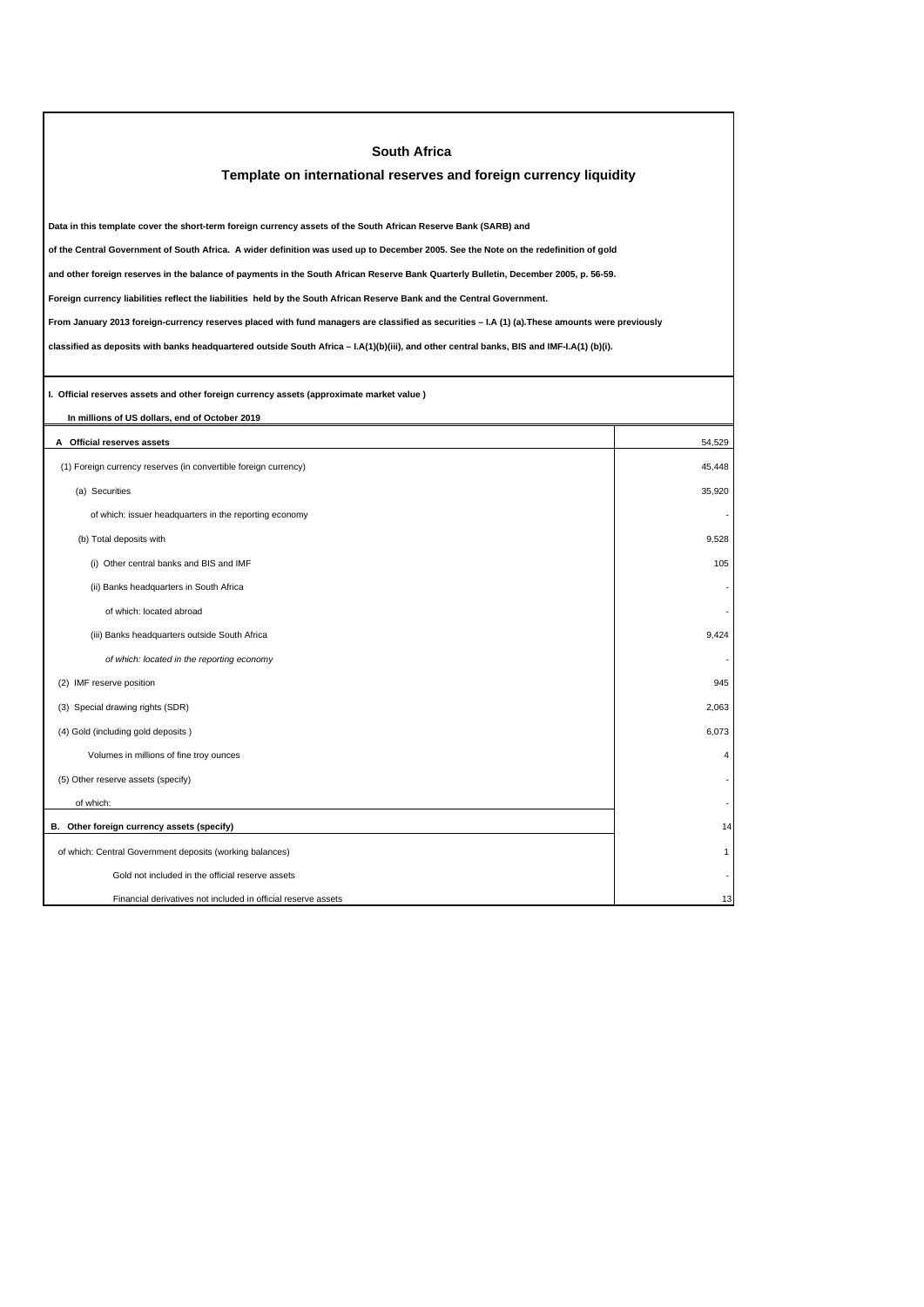| II. Predetermined short term net drains on foreign currency assets (nominal value)<br>p.2                                                                            |                                                |               |                                            |                                        |
|----------------------------------------------------------------------------------------------------------------------------------------------------------------------|------------------------------------------------|---------------|--------------------------------------------|----------------------------------------|
| In millions of US dollars, end of October 2019                                                                                                                       |                                                |               |                                            |                                        |
|                                                                                                                                                                      | Maturity Breakdown(residual maturity)<br>Total |               |                                            |                                        |
|                                                                                                                                                                      | Up to one<br>year                              | Up to 1 month | More than 1<br>month and up to<br>3 months | More than 3 months and up<br>to 1 year |
| 1. Foreign currency loans, securities and deposits                                                                                                                   |                                                |               |                                            |                                        |
| of which: SARB                                                                                                                                                       |                                                |               |                                            |                                        |
| Outflows (-)<br>Principal                                                                                                                                            |                                                |               |                                            |                                        |
| $(\cdot)$<br>Interest                                                                                                                                                |                                                |               |                                            |                                        |
| Inflows $(+)$<br>Principal                                                                                                                                           |                                                |               |                                            |                                        |
| Interest<br>$(+)$                                                                                                                                                    |                                                |               |                                            |                                        |
| <b>Central Government</b>                                                                                                                                            |                                                |               |                                            |                                        |
| Outflows (-)<br>Principal                                                                                                                                            | $-2,440$                                       |               |                                            | $-2,440$                               |
| $(-)$<br>Interest                                                                                                                                                    | $-926$                                         | $-29$         | $-137$                                     | $-760$                                 |
| Inflows $(+)$<br>Principal                                                                                                                                           |                                                |               |                                            |                                        |
| $(+)$<br>Interest                                                                                                                                                    |                                                |               |                                            |                                        |
|                                                                                                                                                                      |                                                |               |                                            |                                        |
| 2. Aggregate short and long positions in forwards and futures in foreign currencies vis-à-vis<br>the domestic currency (including the forward leg of currency swaps) |                                                |               |                                            |                                        |
| (a) Short positions (-) (Net per period)                                                                                                                             |                                                |               |                                            |                                        |
| (b) Long positions (+) (Net per period)                                                                                                                              | 643                                            | 46            | 222                                        | 375                                    |
| 3 Other (specify)                                                                                                                                                    | 3                                              | 3             |                                            |                                        |
| (a) Other accounts payable (-) (Net per period)                                                                                                                      |                                                |               |                                            |                                        |
| Other accounts receivable (+) (Net per period)                                                                                                                       | 3                                              | 3             |                                            |                                        |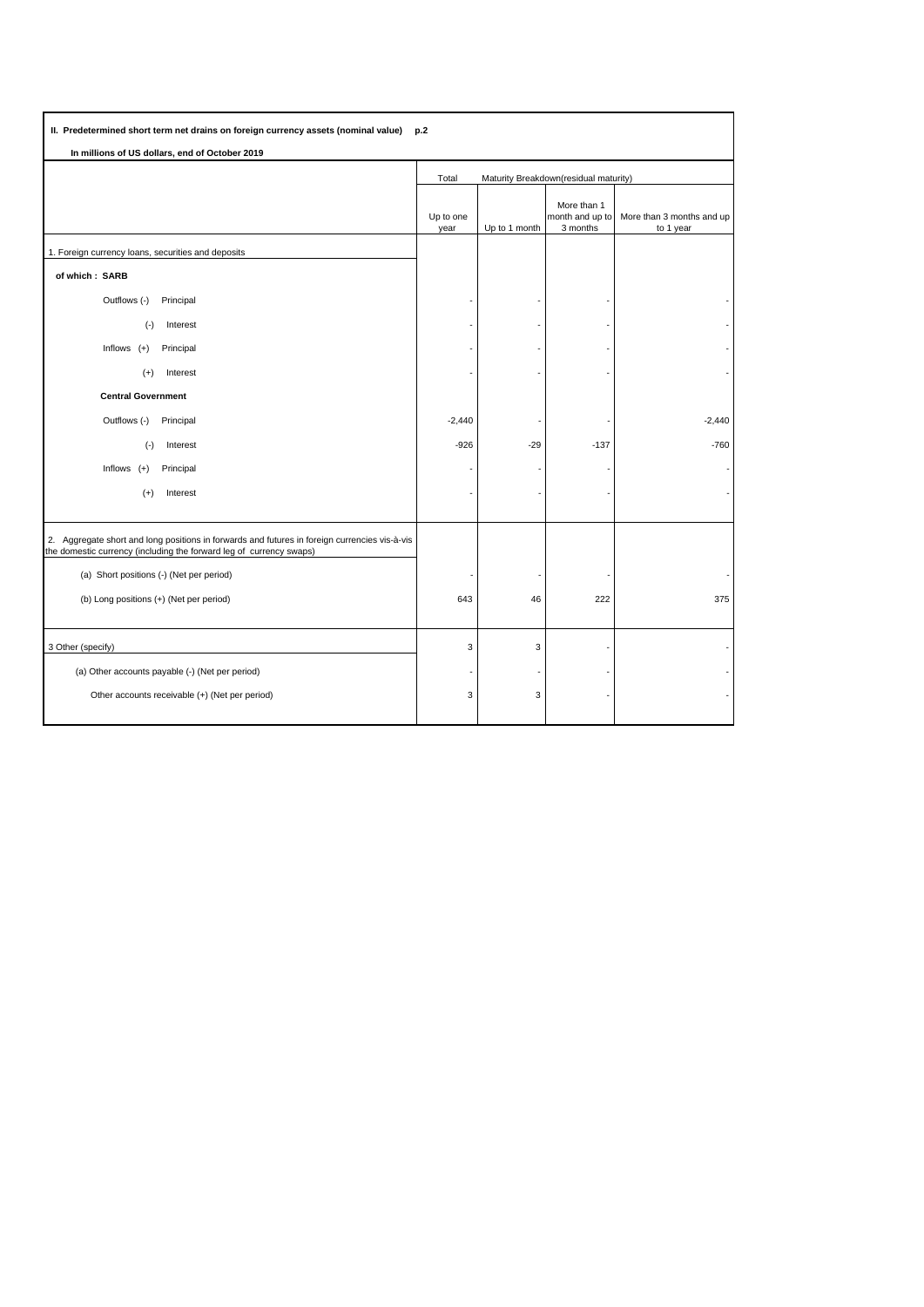| III. Contingent short-term net drains on foreign currency assets (nominal value)            |              |               |                                            |                                        |
|---------------------------------------------------------------------------------------------|--------------|---------------|--------------------------------------------|----------------------------------------|
| In millions of US dollars, end of October 2019                                              |              |               |                                            |                                        |
|                                                                                             | Total        |               | Maturity breakdown (residual maturity)     |                                        |
|                                                                                             | Up to 1 year | Up to 1 month | More than 1<br>month and up to<br>3 months | More than 3 months and up<br>to 1 year |
| 1. Contingent liabilities in foreign currency                                               |              |               |                                            |                                        |
| (a) Collateral guarantees on debt falling due within 1 year                                 |              |               |                                            |                                        |
| (b) Other contingent liabilities                                                            | -831         | $-1$          | $-508$                                     | $-322$                                 |
| of which: Central Government                                                                |              |               |                                            |                                        |
| Principal                                                                                   | $-594$       | $-1$          | $-502$                                     | $-91$                                  |
| Interest                                                                                    | $-237$       |               | -6                                         | $-231$                                 |
|                                                                                             |              |               |                                            |                                        |
| 2. Foreign currency securities issued with embedded options (puttable bonds)                |              |               |                                            |                                        |
| 3. Undrawn, unconditional credit lines provided by                                          |              |               |                                            |                                        |
| (a) other central banks and international organisations                                     |              |               |                                            |                                        |
| $BIS (+)$                                                                                   |              |               |                                            |                                        |
| $IMF (+)$                                                                                   |              |               |                                            |                                        |
| (b) banks and other financial institutions headquartered in South Africa                    |              |               |                                            |                                        |
| (c) banks and other financial institutions headquartered outside South Africa (+)           |              |               |                                            |                                        |
|                                                                                             |              |               |                                            |                                        |
| 4. Aggregate short and long positions of options in foreign vis-à-vis the domestic currency |              |               |                                            |                                        |
| (a)<br>Short positions                                                                      |              |               |                                            |                                        |
| (i) Bought puts                                                                             |              |               |                                            |                                        |
| (ii) Written puts                                                                           |              |               |                                            |                                        |
| (b)<br>Long positions                                                                       |              |               |                                            |                                        |
| (i) Bought puts                                                                             |              |               |                                            |                                        |
| (ii) Written puts                                                                           |              |               |                                            |                                        |
|                                                                                             |              |               |                                            |                                        |